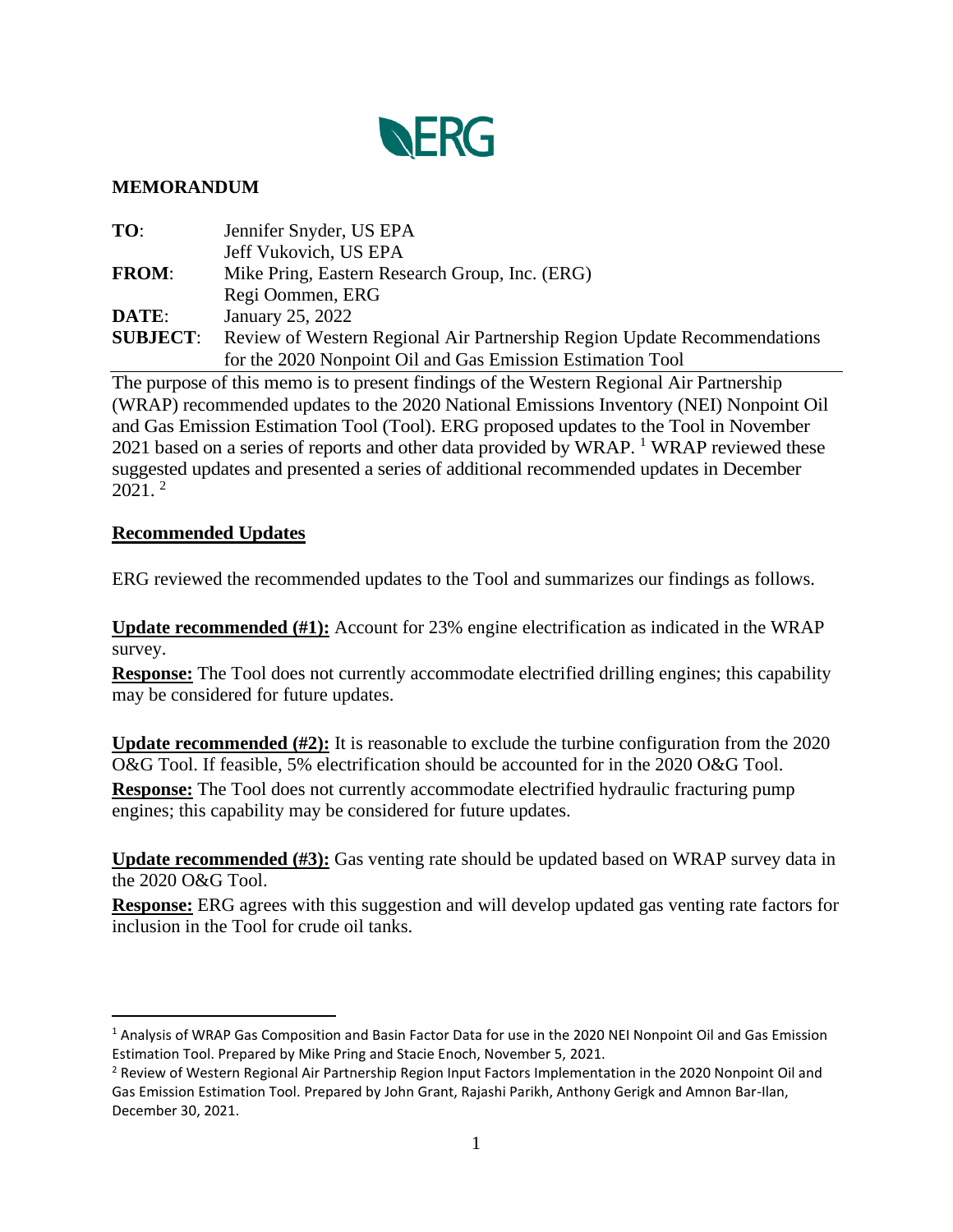**Update recommended (#4):** Gas venting rate should be updated based on WRAP survey data in the 2020 O&G Tool.

**Response:** ERG agrees with this suggestion and will develop updated gas venting rate factors for inclusion in the Tool for condensate tanks.

**Update recommended (#5):** For basins where horizontal and vertical survey inputs are available, we recommend estimating weighted average input factors based on the oil production by spud type.

**Response:** ERG agrees with this suggestion. However, production data by spud type is not presented in Table A5, please propose weighted average input factors based on the oil production by spud type if that data is available elsewhere.

**Update recommended (#6):** Update 2020 O&G Tool based on WRAP survey estimates of leanburn and rich-burn engine fractions.

**Response:** The Tool does not currently differentiate between lean-burn and rich-burn artificial lift engines; this capability may be considered for future updates

**Update recommended (#7):** Revise 2020 O&G Tool emission rates to be consistent with 99% of engines meeting NSPS JJJJ for the Permian (NM) basin.

**Response:** ERG agrees with this comment. Please suggest proposed emission factors to use for artificial lift engines in the Permian Basin.

**Update recommended (#8):** Revise venting and flaring volume inputs consistent with WRAP study Section 2.3.21: Combined volume of gas flared and vented: EIA publishes combined gas flared and vented volume estimates for each year, including 2020, for North Dakota and Montana. The Tool input factors should be adjusted so that venting and flaring volumes are consistent with EIA estimates. Vented and flared split. Apply the 2011 Williston Basin emission inventory estimate of 99.7% flared and 0.3% vented.

**Response:** ERG agrees with this comment and will use the suggested EIA data to develop statespecific flared and vented volume inputs and will update the Williston Basin flared and vented factors as proposed.

**Update recommended (#9):** Revise the toluene to volatile organic compound (VOC) weight fractions in Column AR.

**Response:** (Note: WRAP updated this comment to refer to Column AF of Attachment B of ERG's November 2021 analysis memo.) Attachment B of ERG's November 2021 analysis memo erroneously included the data for text field "2020 NEI Tool

REF\_ACT\_OIL\_WT\_FRACTION\_TOLUENE\_VOC" under column AF "2020 NEI Tool ACT\_OIL\_WT\_FRACTION\_TOLUENE\_VOC". ERG will update Attachment B to include the correct value for this field as documented in Attachment A of the November 2021 analysis memo. The data in the Tool for this field is correct and no update to the Tool is required.

**Update recommended (#10):** Revise the gas composition data for all applicable sources in this basin based on the WRAP OGWG gas composition for this basin.